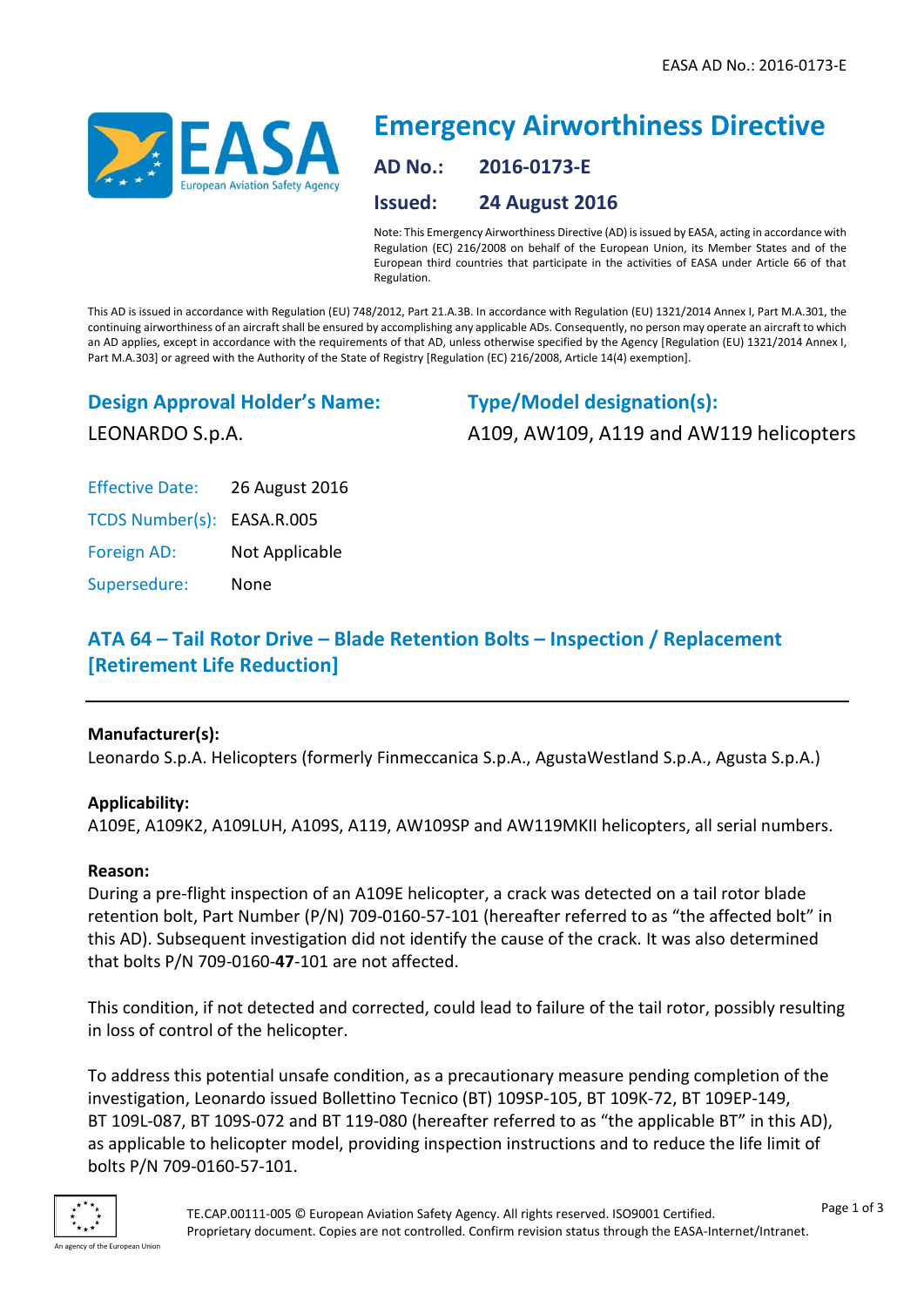For the reason stated above, this AD requires implementation of a reduced life limit for, and repetitive inspections of, the affected bolts.

This AD is considered an interim action and further AD action may follow.

#### **Required Action(s) and Compliance Time(s):**

Required as indicated, unless accomplished previously:

(1) Before exceeding the life limit as listed in Table 1 of this AD, or within 25 flight hours (FH) after the effective date of this AD, whichever occurs later, replace each affected bolt with a serviceable bolt (see Note 1 of this AD) in accordance with the instructions of the applicable BT.

If the FH or landings accumulated by an affected bolt since first installation on a helicopter are unknown, within 25 FH after the effective date of this AD, replace that bolt with a serviceable bolt (see Note 1 of this AD) in accordance with the instructions of the applicable BT.

| <b>Helicopter models</b>                       | Life Limit<br>(since first installation on a helicopter) |
|------------------------------------------------|----------------------------------------------------------|
| A109E and A109K2                               | 800 FH                                                   |
| A109LUH, A109S, A119, AW109SP and<br>AW119MKII | 3 200 landings                                           |

Table 1 – Reduced life limit

Note 1: For the purpose of this AD, a serviceable bolt is a bolt P/N 709-0160-47-101; or a bolt P/N 709-0160-57-101 that is new; or a bolt P/N 709-0160-57-101 that does not exceed the applicable life limit as listed in Table 1 of this AD and has passed an inspection in accordance with the instructions of the applicable BT.

- (2) Within 25 FH after the effective date of this AD, and, thereafter, at intervals not to exceed 200 FH, inspect each affected bolt in accordance with the instructions of the applicable BT.
- (3) If, during any inspection as required by paragraph (2) of this AD, a crack is found on an affected bolt, before next flight, replace that bolt with a serviceable bolt (see Note 1 of this AD) in accordance with the instructions of the applicable BT.
- (4) From the effective date of this AD, installation on a helicopter of an affected bolt is allowed, provided that bolt is serviceable (see Note 1 of this AD) and that, following installation, it is inspected as required by paragraph (2) of this AD, and replaced as required by paragraph (1) of this AD.

### **Ref. Publications:**

Leonardo S.p.A. Helicopters BT 109SP-105 original issue, dated 19 August 2016.

Leonardo S.p.A. Helicopters BT 109K-72 original issue, dated 19 August 2016.